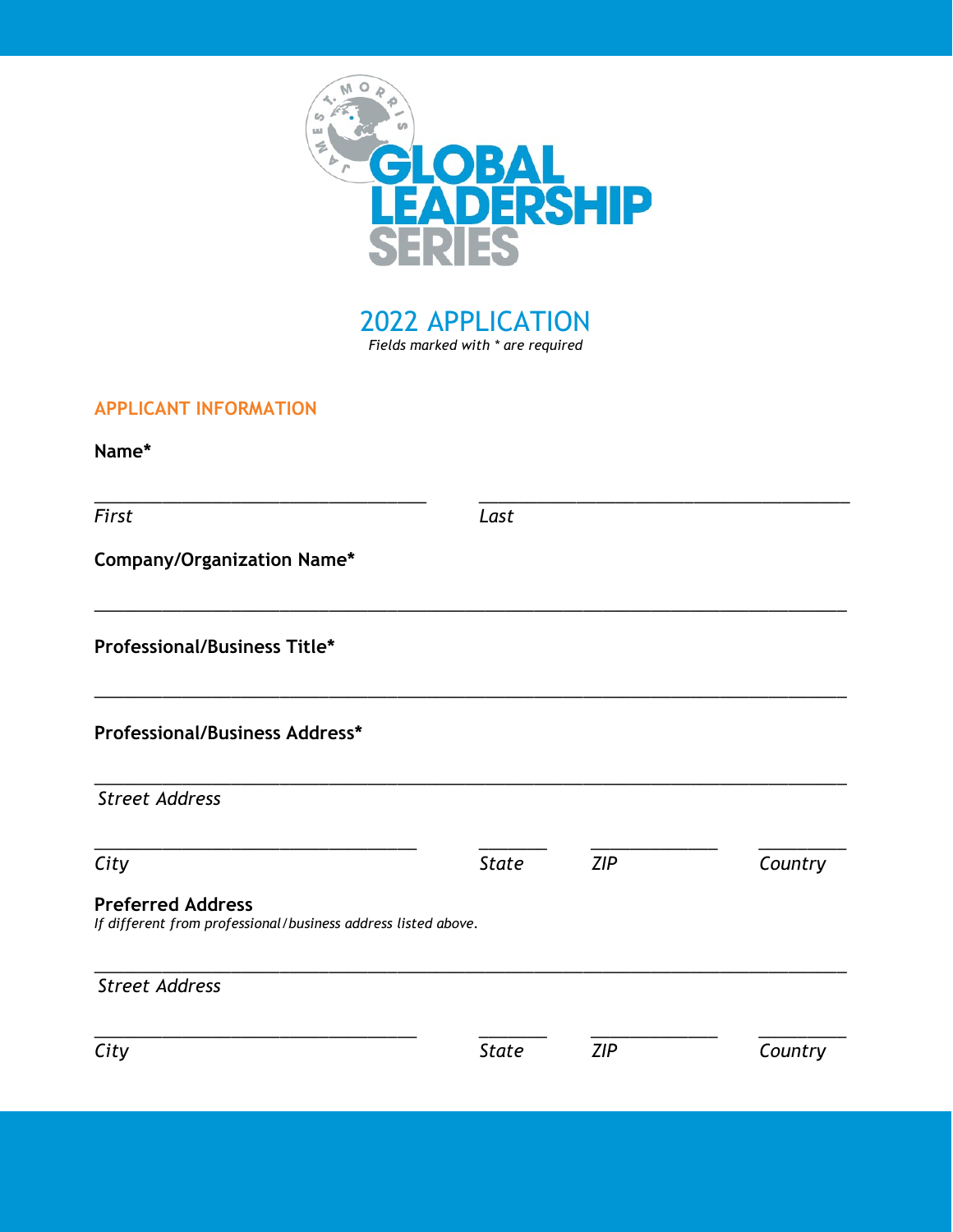## Preferred Email\*

#### Personal Email\*

If different from preferred email listed above.

## Mobile Phone\*

Can you receive texts?\*

o Yes and Yes of No. 2012. The Contract of No. 2012. The Contract of No. 2012. The Contract of No. 2013. The Co

If you were referred by a Morris Series alumni, speaker or sponsor, please enter their name or organization:

\_\_\_\_\_\_\_\_\_\_\_\_\_\_\_\_\_\_\_\_\_\_\_\_\_\_\_\_\_\_\_\_\_\_\_\_\_\_\_\_\_\_\_\_\_\_\_\_\_\_\_\_\_\_\_\_\_\_\_\_\_\_\_\_\_\_\_\_\_\_\_\_\_\_\_\_\_

\_\_\_\_\_\_\_\_\_\_\_\_\_\_\_\_\_\_\_\_\_\_\_\_\_\_\_\_\_\_\_\_\_\_\_\_\_\_\_\_\_\_\_\_\_\_\_\_\_\_\_\_\_\_\_\_\_\_\_\_\_\_\_\_\_\_\_\_\_\_\_\_\_\_\_\_\_

\_\_\_\_\_\_\_\_\_\_\_\_\_\_\_\_\_\_\_\_\_\_\_\_\_\_\_\_\_\_\_\_\_\_\_\_\_\_\_\_\_\_\_\_\_\_\_\_\_\_\_\_\_\_\_\_\_\_\_\_\_\_\_\_\_\_\_\_\_\_\_\_\_\_\_\_\_

\_\_\_\_\_\_\_\_\_\_\_\_\_\_\_\_\_\_\_\_\_\_\_\_\_\_\_\_\_\_\_\_\_\_\_\_\_\_\_\_\_\_\_\_\_\_\_\_\_\_\_\_\_\_\_\_\_\_\_\_\_\_\_\_\_\_\_\_\_\_\_\_\_\_\_\_\_

### Please attach a current resume/CV.\*

## DEMOGRAPHIC INFORMATION

The International Center and the James T. Morris Global Leadership Series value diversity among the cohort and equal opportunity for all applicants. Please enter your optional and confidential demographic information below if you are comfortable doing so.

#### Industry

- o Accounting/Finance
- o Agriculture
- o Education
- $\tilde{O}$  Engineering/Architecture/Construction  $O$  Non-Profit
- o Government
- **O** Healthcare
- o Hospitality/Tourism/Events
- o Insurance
- o Law
- O Manufacturing
- o Media/Communications/Public Relations
- 
- o Pharmaceuticals/Medical Devices
- o Retail
- O Tech
- o Utilities
- $\bigcap$  Other:

\_\_\_\_\_\_\_\_\_\_\_\_\_\_\_\_\_\_\_\_\_\_\_\_\_\_\_\_\_\_\_\_\_\_\_\_\_\_\_\_\_\_\_\_\_\_\_\_\_\_\_\_\_\_\_\_\_\_\_\_\_\_\_\_\_\_\_\_\_\_\_\_\_\_\_\_\_

## Race/Ethnic Group



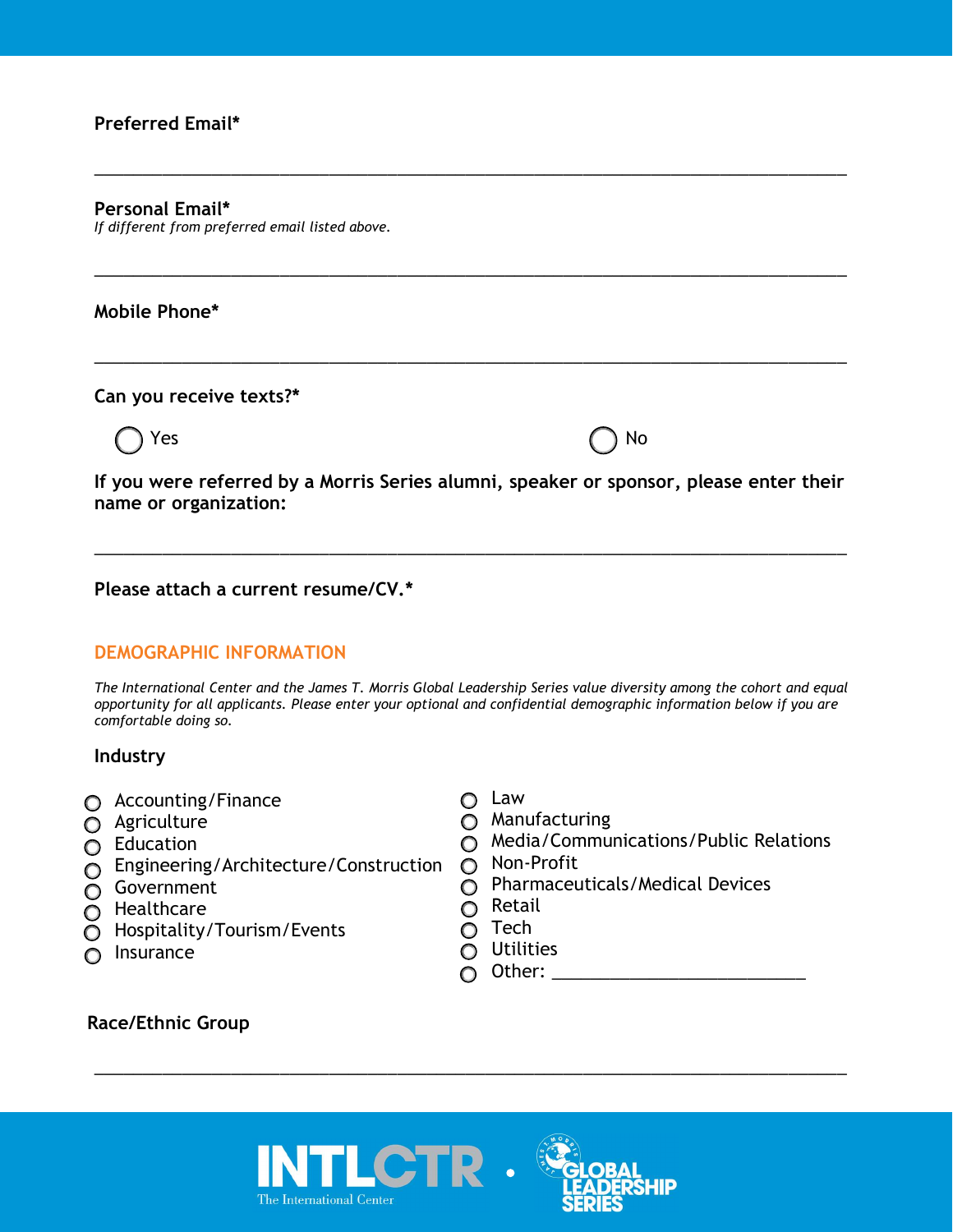

\_\_\_\_\_\_\_\_\_\_\_\_\_\_\_\_\_\_\_\_\_\_\_\_\_\_\_\_\_\_\_\_\_\_\_\_\_\_\_\_\_\_\_\_\_\_\_\_\_\_\_\_\_\_\_\_\_\_\_\_\_\_\_\_\_\_\_\_\_\_\_\_\_\_\_\_\_

# Preferred Pronouns

## Other International Connections

Select all that apply.

| $\Box$ 1 <sup>st</sup> generation immigrant - foreign-born U.S. Citizen                          |
|--------------------------------------------------------------------------------------------------|
| $\Box$ 2 <sup>nd</sup> generation immigrant - born in the U.S. to 1 or more foreign-born parents |
| $\Box$ Not a U.S. Citizen                                                                        |
| $\Box$ First language (native, what you learned as a child) other than English                   |
| $\Box$ Primary language (dominant, most frequently used) other than English                      |
| $\Box$ Other:                                                                                    |
|                                                                                                  |

# SCHOLARSHIP INFORMATION

## Are you applying for scholarship assistance?\*

*Limited full and partial scholarship opportunities are available.*



| N٥ |
|----|
|----|

#### Scholarship funds are limited. If you are unable to receive scholarship assistance, can you, your employer or a sponsor secure the \$995 registration fee?\* Required if answer to scholarship question is "yes."

 $\bigcap$  Yes  $\bigcap$  No

Please briefly explain why you are seeking scholarship assistance.\* Required if answer to scholarship question is "yes."